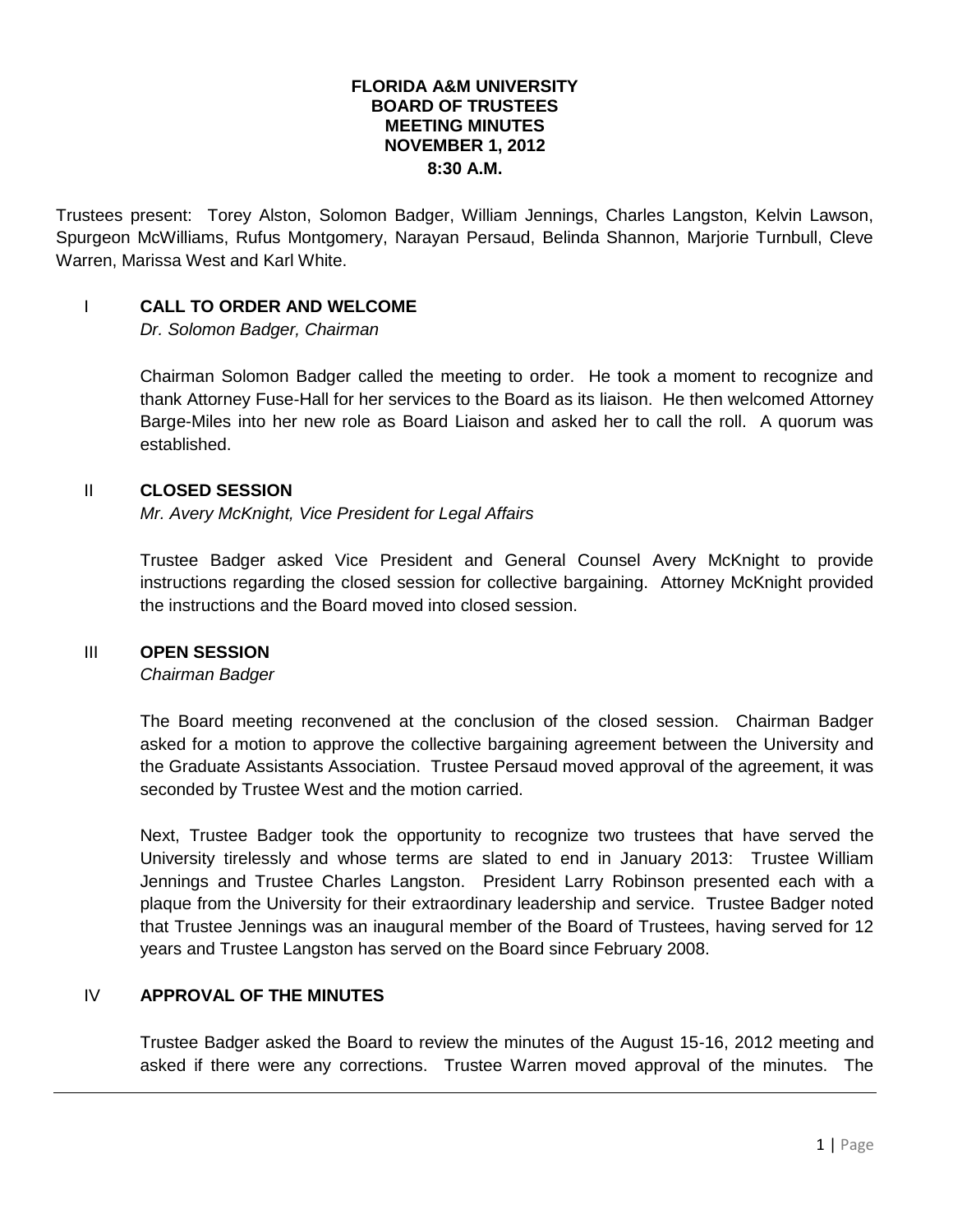motion was seconded by Trustee Langston and the motion carried. Chairman Badger then asked the members to review the minutes of the September 20, 2012 meeting and asked if there were any corrections. Trustee Montgomery moved approval of the minutes. The motion was seconded by Trustee Jennings and the motion carried.

# V **PRESIDENT'S REPORT**

*Dr. Larry Robinson, Interim President*

Trustee Badger asked President Robinson to provide the President's Report. President Robinson provided an update on various activities on the campus.

- SBI has been granted specialized provisional accreditation from the International Facilities Management Association for a program major in facilities management. This program is a collaboration between the School of Architecture and the School of Business.
- The Institute for Public Health's national accrediting body found the University's Public Health Program to be compliant in all areas, following a recent site visit.
- The Division of Cardiopulmonary Science and the Pharmacy Crestview site should both receive official notification regarding their accreditation status soon.
- He congratulated faculty for their research awards granted in the amount of \$29,262,000 and recognized two faculty members, Drs. Marlon Thomas and Robin Perry, for their individual accomplishments.
- Dr. Robinson indicated that he has met with several media outlets regarding the wonderful things that are happening at FAMU. The Office of Communications is also releasing video press releases focusing upon on-going research efforts at FAMU.
- Dr. Robinson then recognized the University's Men's and Women's Cross country teams for winning  $1<sup>st</sup>$  place in the MEAC. Both coaches were also selected as "Coach of the Year" for the MEAC. He also recognized the Men's Tennis team for successfully defending the HBCU national championship title.
- Dr. Robinson informed the Board that the University is currently hosting an Environmental Law and Justice Symposium, which is jointly sponsored by the School of the Environment and the College of Law.
- SBI students won 1<sup>st</sup> place and 2nd place in Borders Business Case Competition.
- He also recognized the FAMU students and Representative John Lewis, for organizing and participating in an early voting march to the polls.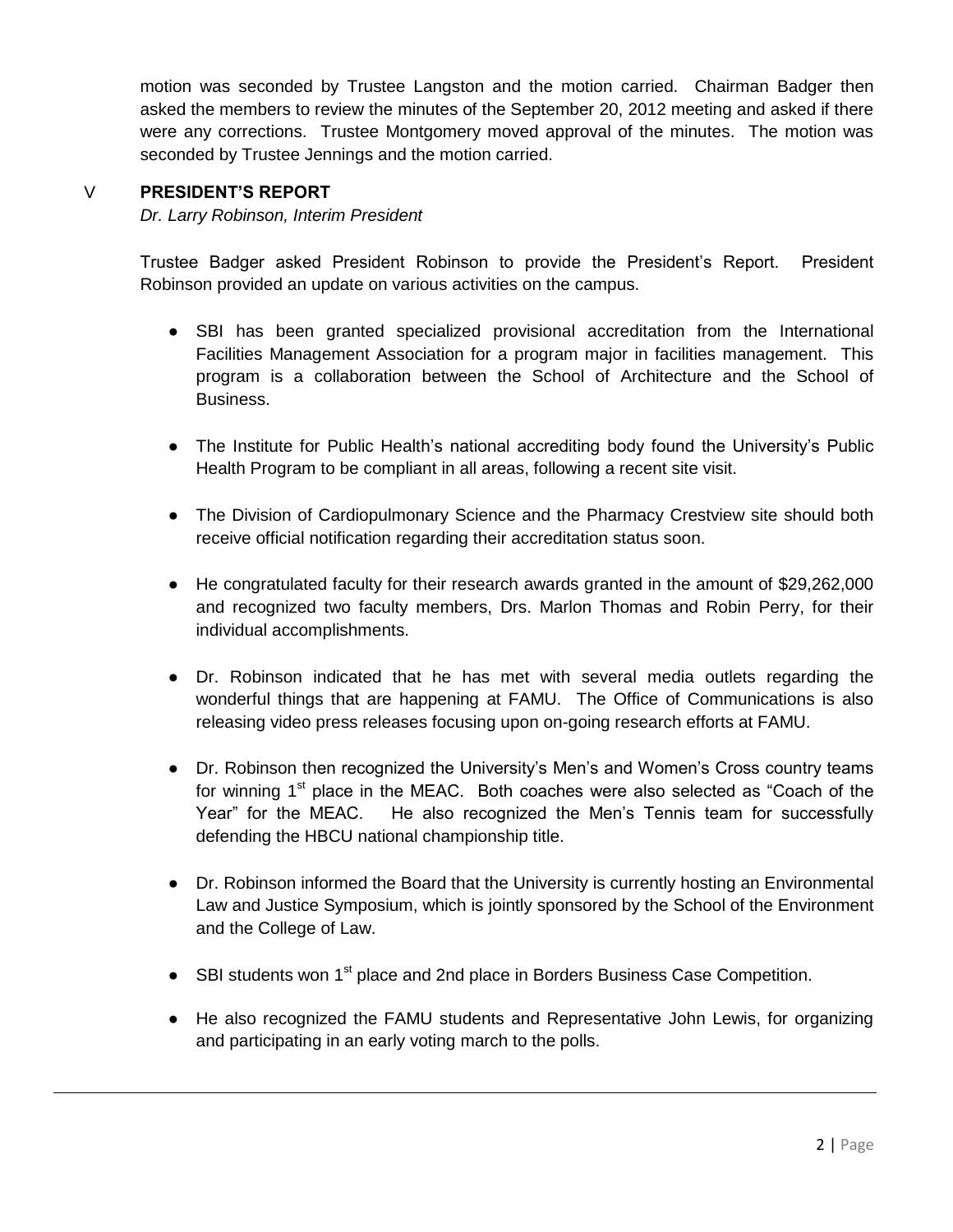• Dr. Robinson noted several university events that will occur in the next few weeks, including the 125<sup>th</sup> Anniversary Celebration, the Board of Governors meeting, the Florida Blue Florida Classic and the meeting of the Southern Association of Colleges and Schools.

# VI **UPDATE ON PRESIDENTIAL SEARCH COMMITTEE**

*Trustee Spurgeon McWilliams*

Trustee McWilliams presented the report of the Presidential Search Committee. Following a thorough search, the Committee agreed that Greenwood/Asher was best suited to conduct the search for the next president of Florida A&M University. The Committee recommended that the University enter into a contract with Greenwood/Asher for \$78,000, plus expenses, to handle the presidential search. Trustee Shannon moved that the Board of Trustees execute a contract with Greenwood/Asher and Associates. The motion was seconded by Trustee Jennings. The motion carried.

Trustee Turnbull gave a brief synopsis of the process that the Search Committee went through in an effort to obtain a firm for the Presidential Search. The Board discussed the selection process and confirmed that the process was successful. She recognized the importance of the interviews, because it gave the Committee the opportunity to gather critical information through that process.

Trustee Warren asked if Greenwood/Asher would be able to meet face-to-face with the Board. Trustee Badger asked the Board to set-aside December 5, 2012, as the staff was making final preparations to schedule a meeting with the firm on that date.

Trustee McWilliams indicated that the "Intent to Award" notice would be posted on the website and that the University must wait the requisite 72 hour period for any protests. Trustee Alston noted that the survey period closes on December 6, 2012 and asked the trustees, as well as the University's constituents, to complete the survey. Trustee White further urged all trustees to get involved with the selection of the new president.

### VII **STANDING COMMITTEE REPORTS**

#### **Academic Affairs**

*Trustee Marjorie Turnbull*

Trustee Badger called on Trustee Turnbull to provide the Academic Affairs' report. Trustee Turnbull indicated that the Academic Affairs Committee had three information items.

● First, she stated that the Committee received information regarding the University's Legislative Budget Request. The Board of Governors is requesting that the Florida Legislature provide performance based funding for the State University System in the amount of \$118 million. The proposed portion of the funding for FAMU is up to \$5.3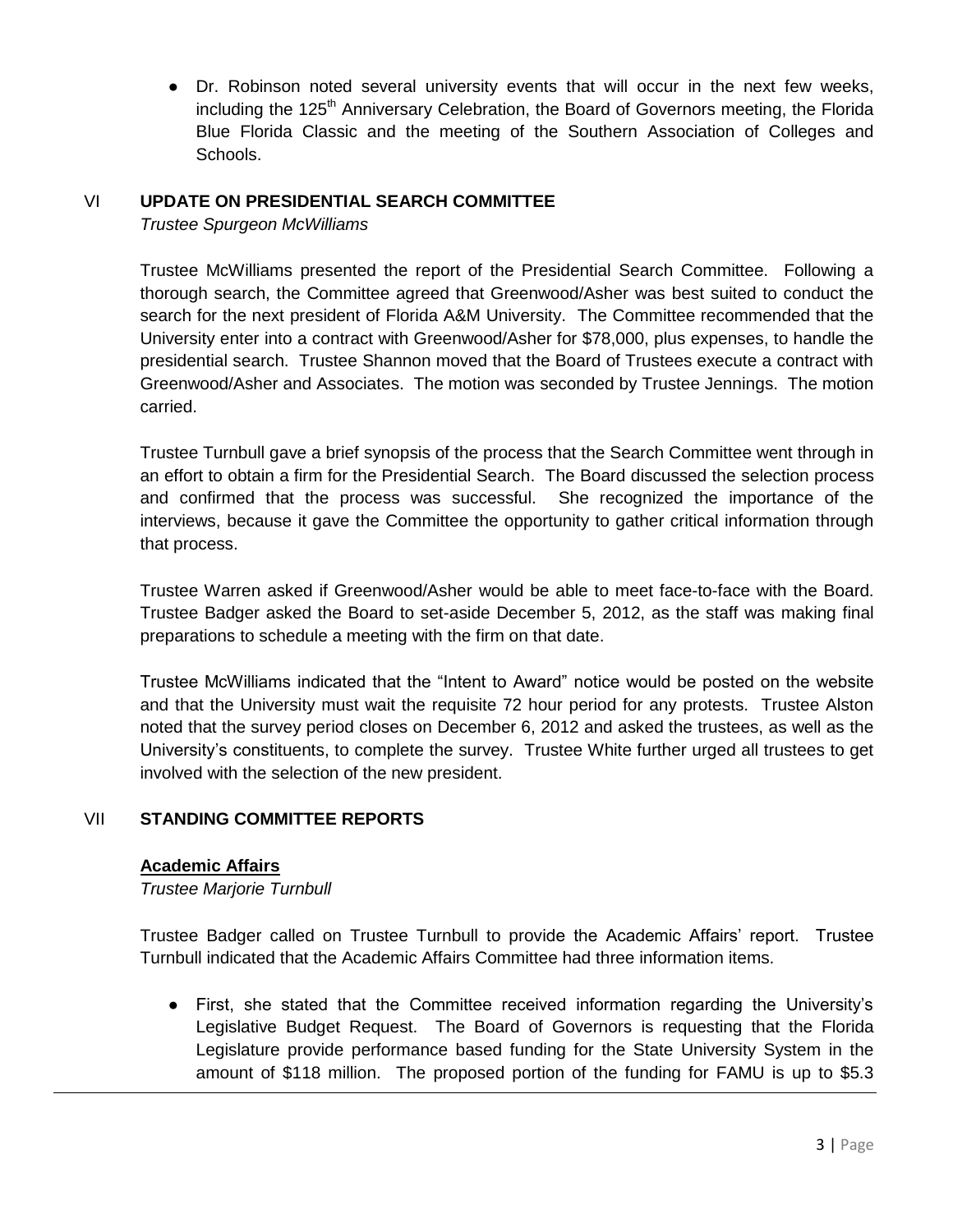million. Each institution was required to submit a budget request, based upon key indicators that are consistent with their respective work plans. The following three metrics will be used to evaluate the University's performance:

- Improving freshmen to sophomore retention rates and four-year and six-year graduation rates for FTIC students. The University requested \$2 million;
- Increasing first time pass rates on professional licensure examinations. The University requested \$2.3 million; and
- Increasing the percentage of courses offered via distance and blended learning. The University requested \$1 million.
- Next, Trustee Turnbull presented an update on the most recent accreditation activities.
	- Law **-** The American Bar Association (ABA) site visit report was received by the University on September 5, 2012. The ABA should render a decision on the law school's accreditation in January 2013.
	- SBI Facilities Management **-** On October 23, 2012, SBI received official notification that it has been granted provisional accreditation from the International Facility Management Association (IFMA) Foundation for its new undergraduate major in Facilities Management. This program is offered in collaboration with the School of Architecture
	- Public Health **-** The Institute of Public Health underwent its reaffirmation visit on October 15-16, 2012 by the Council on Education for Public Health (CEPH) for the Master of Public Health and Doctor of Public Health programs. At the exit interview the visiting team found the programs in compliance with ALL of its 25 criteria. The final outcomes of the onsite visit are expected in June 2013.
	- Pharmacy- Crestview On October 12, 2012, The College of Pharmacy and Pharmaceutical Sciences submitted an update to the Accreditation Council for Pharmacy Education (ACPE) addressing recommendations from the ACPE May visit to Crestview. A focused site visit is planned by ACPE for November 6-7, 2012 to determine progress made since May.
	- Trustee Turnbull stated that Dr. Ken Redda, Acting Vice President for Research, provided an update on the *Awards Received Summary* and the *Proposals Submission Summary*:
		- The *Awards Received Summary* lists the 104 awards received from federal, state, and private sponsors during the period of July 1, 2012 to October 9, 2012. The total amount of awards received for this period is **\$26,646,855.**
		- The *Proposals Submission Summary* is a listing of the 56 proposals submitted to federal, state, and private sponsors during the period of July 1, 2012 to October 9, 2012. The total amount of proposals submitted for this period is **\$32,811,367.**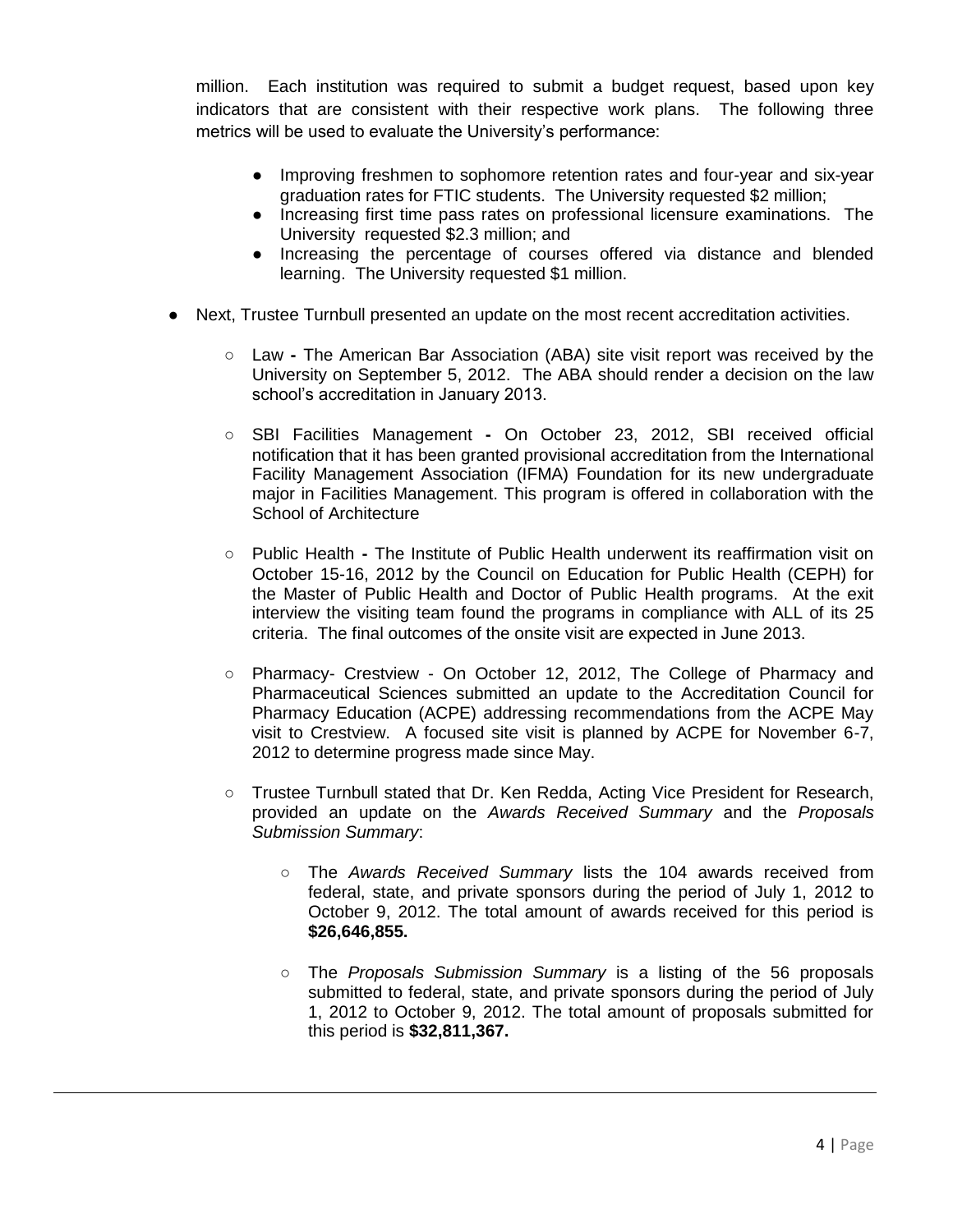# **DSO Committee**

#### *Trustee Belinda Shannon*

Chairman Badger asked Trustee Shannon to provide an update on the matters discussed during the DSO Committee. Trustee Shannon indicated that there were several items for information.

- First, Michael Brown gave a presentation on the Foundation's investment performance in response to a request for information from Trustee Charles Langston.
- Next, she stated that Vice President Haynes updated the Committee on the new Foundation headquarters. The staff is expected to move in by December 30, 2012.

The Committee also heard from Vice President Haynes about University Advancement activities. He reported the following:

- During the first quarter of this fiscal year, the Division has raised \$1.1M, which is 74% of its quarterly goal of \$1.5M and 20% of its annual goal of \$5.5M.
- The FAMU Industry Cluster and key Executive Council members will meet in Tallahassee on November 7-9, 2012. The FAMU Foundation Board of Directors will meet in Orlando, November 15-17, 2012.

Trustee Shannon indicated that she presented a very brief update on the FAMU Anti-Hazing Committee and directed staff to compile information for the Board of Trustees to review as the University goes further with the relationship with the Crisis Management PR firm, DKC.

#### **Budget and Finance Committee**

*Trustee Rufus Montgomery*

Chairman Badger recognized Trustee Montgomery to present an update on the Budget and Finance Committee. The Budget and Finance Committee had (3) three action items and several information items to present.

● First, he stated that the Committee heard from Ms. Shira Thomas, Deputy General Counsel, who presented the Notice to Amend BOT Regulation 1.021 – Authority of the President. This amendment deletes the phrase "and other appropriate University personnel" and specifically adds the Director of Purchasing and the Dean of Student as individuals that are authorized to serve as the President's designee, when deemed necessary to effectively and efficiently administer the University.

> **Trustee Montgomery moved approval of Regulation 1.021 for notice and adoption after the expiration of the thirty (30) day notice period, provided there are no public comments, in accordance with the Florida Board of Governors' Regulation Development Procedure dated July 21, 2005. It was seconded by Trustee White and the motion carried.**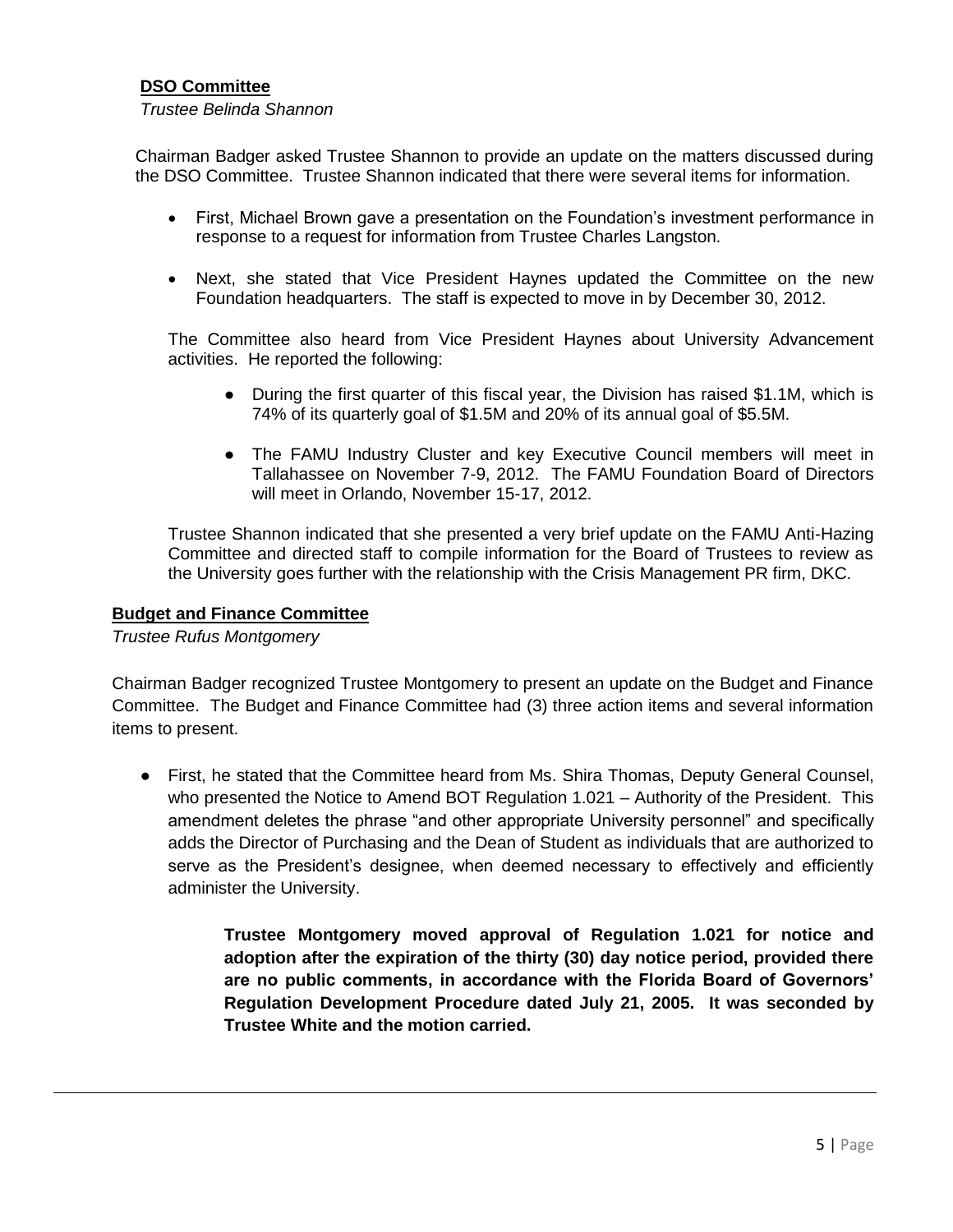- Next, the Committee tabled a request to increase the daycare fee until it receives additional information.
- Then, Dr. Larae Donnellan addressed the Committee regarding the purpose of the Student Green Fee, which was recommended for approval by the University Fee Committee. It recommended up to \$1.00 per credit hour. For the first three years, students will be charged \$.50 per credit hour.

# **Trustee Montgomery moved approval of the establishment of the Student Green Fee. It was seconded by Trustee West and the motion carried.**

- Trustee Montgomery reported that the committee considered twelve (12) amendments to the operating budget. It was noted that the enrollment decline will have an adverse impact on the total fee revenue. The University anticipates a reduction of approximately \$6 million. The twelve (12) amendments to the operating budget total nearly \$38 million:
	- 1 General Revenue -\$1,.8 million
	- 2 Certified Forwards \$3,3 million
	- 3 Carry Forward \$10 million:
	- 4 Prior Year Encumbrances \$2,3 million
	- 5 University Commons Repair & Restoration Fund \$400,000
	- 6 Parking Services Repair & Renovation Fund- \$280,000
	- 7 Housing Debt Service Fund- \$884,000
	- 8 College of Law Bar Review Preparation Fee \$480,000
	- 9 Pass through Funding \$ 10 million
	- 10 Housing Construction for 800-bed project (Housing Trust Fund) \$3,000,000.
	- 11 Housing Construction for 800-bed project (Auxiliary Trust Fund) \$4,300,000.
	- 12 Carry Forward \$767,000.

# **Trustee Montgomery moved approval of the amendments to the FY 2012-13 Operating Budget. It was seconded by Trustee West and the motion carried.**

- Next, Trustee Montgomery provided the informational items. He stated that Mr. Chris Kinsley, Director of Finance & Facilities for the Board of Governors, shared information on the Board of Governors' (BOG) efforts to defend the state universities against the \$300 million reduction and their commitment to advocate strongly for reinstatement of these funds. The BOG is looking for accountability measures to move the entire state university system forward.
- Trustee Montgomery provided an update on the Athletics' operating budget and shared the measures being taken to reduce expenditures and increase revenue.
- Trustee Montgomery stated that two contracts have been executed since the last BOT meeting: Gordon Food Service - \$120,000 for the Developmental Research School and Allegiant Air LLC - \$352,022 for Athletics' air travel.
- For the last informational item, Attorney Shira Thomas provided an overview of the signing authority for contracts.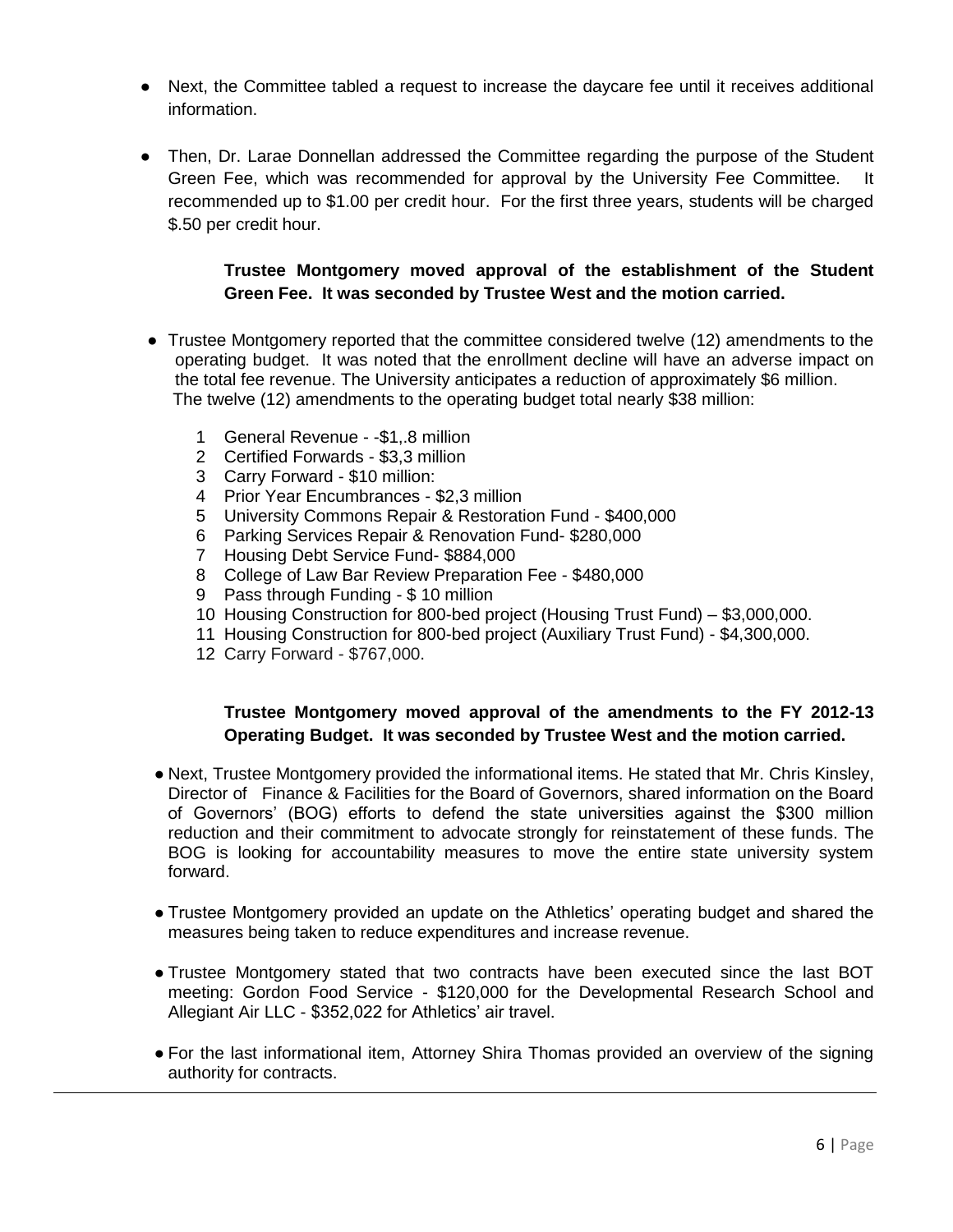# **Audit Committee**

*Trustee Karl White*

Chairman Badger called on Trustee Karl White to present the Audit Committee report. Trustee White stated that several information items were presented to the committee:

- First, Trustee White stated that Vice President Givens presented a report on the review of the construction process for the 800-bed residence hall. He stated that the University entered into a design-build agreement with Premier Construction & Development Inc. (Premier) for preconstruction services on December 5, 2011, setting the budget for the project at \$34.6 million. The University was delayed in securing funding for construction of the residence hall. Without financing, the University could not enter into a GMP amendment to the contract for the total cost of construction. Because of the delay in funding for the project, the subcontractor bids increased. As a result of the substantial cost increase and inability to come to an acceptable agreement, the Board of Trustees (BOT) voted to terminate the contract with Premier and re-bid the contract. Based on facts presented, Premier should have been aware of the potential cost increases before late June 2012. The report recommends for future design build projects that the University: secure financing prior to preparing a solicitation for a project; follow established design-build procedures or document reasons varying; require the contractor to have experience in building similar types of structures; finalize the GMP prior to obtaining final subcontractor bids; retain an independent architect to review the cost estimates prepared by the design/builder; and require a closer relationship between the project manager and contractor.
- The Audit Committee was informed that the Florida Department of Law Enforcement (FDLE) provided the University with a summary of its investigation on September 12, 2012. The investigation focused on several aspects of the financial operation of FAMU, including activities related to the FAMU Marching Band and the Purchase Card (P-Card) program, as well as past investigations conducted by the Division of Audit and Compliance.
- To provide assurance that corrective actions are implemented to resolve the issues raised, the University has engaged the firm of Ernst & Young to evaluate internal controls over the processes and identify needed improvement. Ernst & Young issued its final report on October 25, 2012. The University has adopted a corrective action plan to address all findings.

### **Trustee-Student Affairs Committee**

*Trustee Torey Alston*

Chairman Badger recognized Trustee Alston to present an update on the Trustee-Student Affairs Committee meeting.

> Trustee Alston indicated that the Committee is requesting the approval of Profile Admits for the 2013/2014 Academic Year. The Committee recommended that the Florida A&M University Board of Trustees approve enrolling a maximum of 500 profile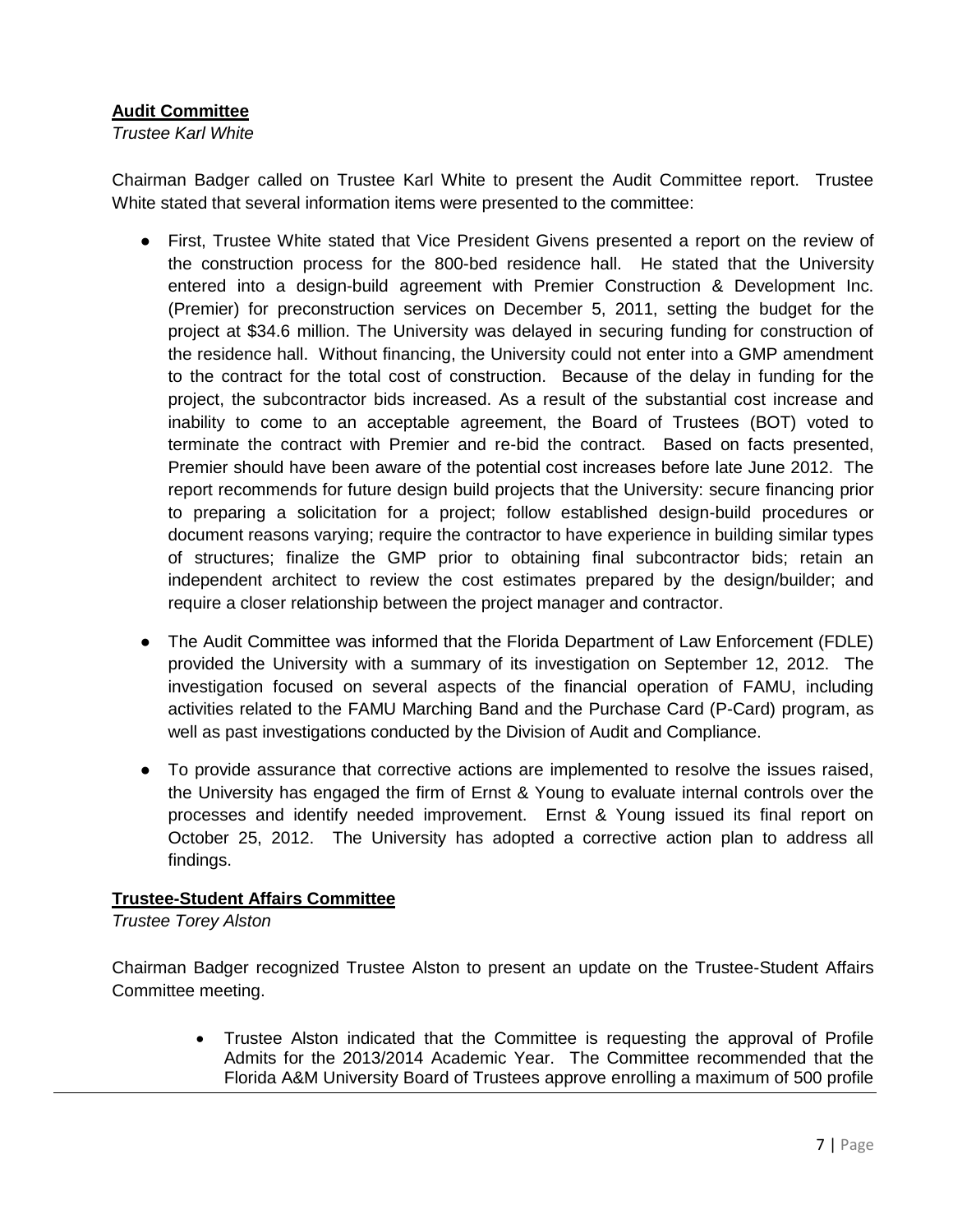(admits) assessors within the category of first-time-in-college (FTIC students, for Fall 2013.

**Trustee Alston moved approval of the enrollment of a maximum of 500 profile admits, within the category of First Time In College (FTIC). It was seconded by Trustee Montgomery and the motion carried.** 

- He stated that the committee also received information regarding Student Government Association, the Intake Process, the LBGTQ Fact Finding Committee, the Dress Standard and improving the business processes of the financial aid office.
- Finally, he reported that the Director of Campus Safety Committee chaired by Dr. Ebenezer Oriaku has narrowed the list of applicants to three (3) candidates. These candidates are scheduled to interview on campus November 19-27, 2012. Trustee Alston reported that it is Dr. Hudson's goal is to have a chief in place by the beginning of the New Year.

### **Facilities Planning Committee**

#### *Trustee Spurgeon McWilliams*

Chairman Badger called on Trustee McWilliams to present the report of the Facilities Planning Committee, which includes five action items and several updates.

● Trustee McWilliams reported that the Facilities Planning Committee heard a presentation from the City of Tallahassee regarding the BluePrint 2000 Project and the beautification, expansion, and relocation of utilities on FAMU Way.

**Trustee McWilliams moved that the FAMU Board of Trustees resolve to express, to the Trustees of the Internal Improvement Trust Fund of the State of Florida that the FAMU Board of Trustees consents to the right-of-way easement in favor of BluePrint 2000 as set forth substantially on composite Exhibit "A." Said Resolution shall be in form and substance as attached hereto on Exhibit "B." The motion was seconded by Trustee Alston and the motion carried.**

● Next, information was provided regarding a request from Star Metro for an easement for a Bus Stop off of the west bound lane of Osceola; and the corner of Osceola and Wahnish Way.

**Trustee McWillians moved that the FAMU Board of Trustees resolve to express to the Trustees of the Internal Improvement Trust Fund of the State of Florida that the FAMU Board of Trustees consents to the bus stop shelter easement in favor of the City of Tallahassee as set forth substantially on composite Exhibit "A". Said Resolution shall be in form and substance attached hereto on Exhibit "B." The motion was seconded by Trustee Montgomery and the motion carried.**

● For the third action item, the committee was provided a resolution to amend the 99-Year Lease on the Tallahassee Campus to include several lots added by Old Eminent Domain acquisitions.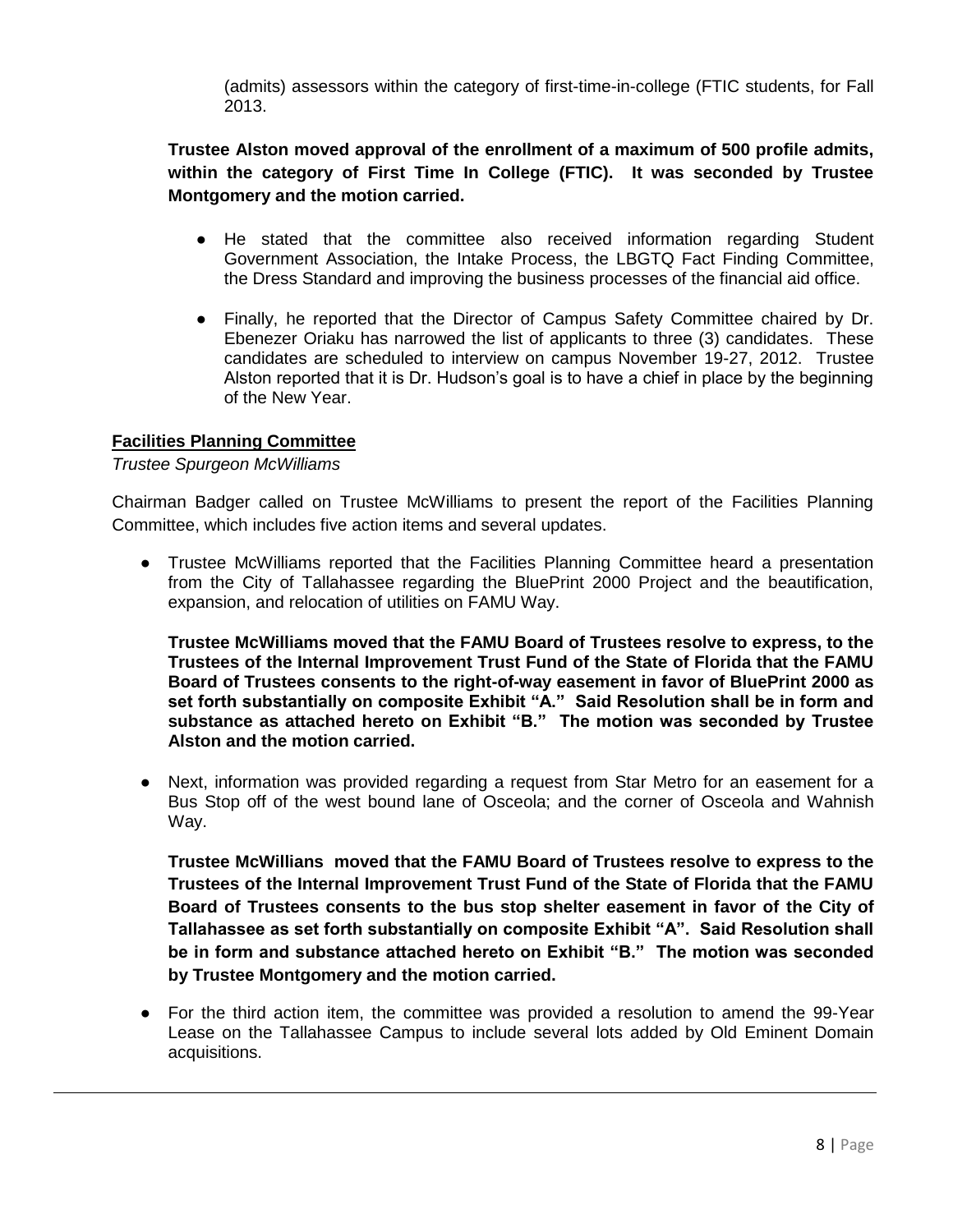**Trustee McWilliams moved that the FAMU Board of Trustees authorize the Interim President to sign the Amendment Number Seven to Lease Number 2723 between the University and the Trustees of the Internal Improvement Trust Fund to include these lots as part of the Tallahassee campus of the University, subject to the review and approval of the Office of the General Counsel. The motion was seconded by Trustee Warren and the motion carried.** 

• The 800-bed Polkinghorne Village Project was the next action item brought before the Committee. The construction budget, the bid process and bid responses, and upcoming bid negotiations were all discussed in detail among Trustees and staff and resulted in the following:

**Trustee McWilliams moved that the Board of Trustees authorize the Interim President to:**

- a **Enter into negotiation and execution of a contract with the lowest responsive and responsible qualified bidder for the construction work defined in the bid drawings for the 800-bed Polkinghorne Village project, for an amount not to exceed the bid amount.**
- b **Enter into negotiation and execution of contract amendments to the contract executed in (a), for construction work that is not included in the bid drawings and is specifically requested by the University, for a cumulative amount not to exceed \$2.00 million.**
- c **Should negotiations with the lowest responsive and responsible qualified bidders be unsuccessful, return to the Board of Trustees for further directions.**
- d **Spend an amount not to exceed \$53.6 million for the completion of the 800-Bed Project; and**
- e **Provide status reports to the Board of Trustees at all meetings to follow, until the project has been completed.**

**The motion was seconded by Trustee White**. **Following a lively discussion, Trustee Warren offered a friendly amendment to the motion to eliminate paragraph "B" from the motion. Dr. McWilliams accepted the friendly amendment to the motion. It was seconded by Trustee Persaud. The motion carried.** 

**The Board then voted on the motion with the friendly amendment, which excluded paragraph (b). The motion carried.** 

• The Committee also received an update on the four ongoing major construction projects and they were given a presentation on the Change Order process and limits.